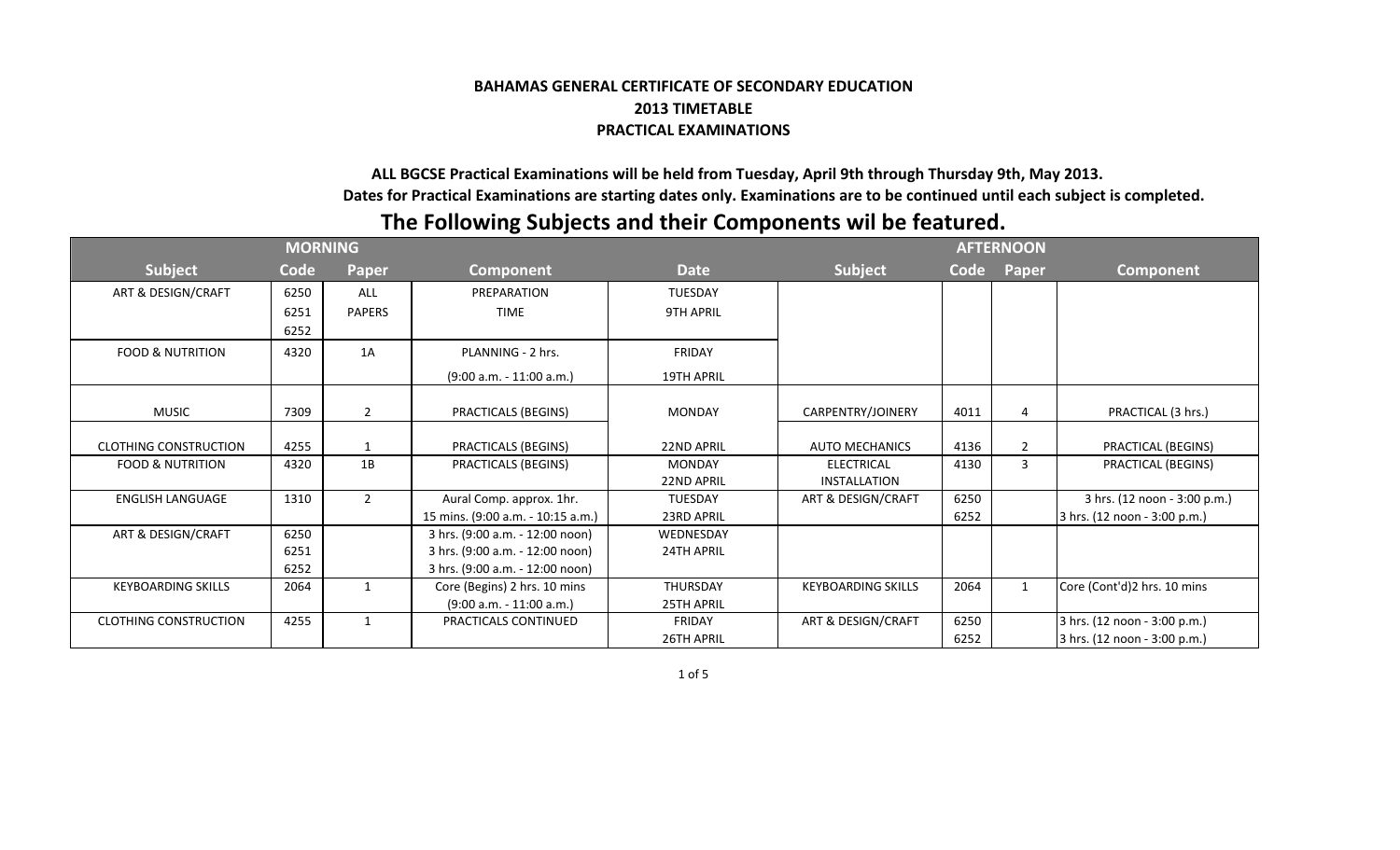| <b>Subject</b>                                                        | Code | Paper          | <b>Component</b>             | <b>Date</b>       | Subject                   | Code | Paper          | Component                   |
|-----------------------------------------------------------------------|------|----------------|------------------------------|-------------------|---------------------------|------|----------------|-----------------------------|
| ART & DESIGN/CRAFT                                                    | 6251 |                | 3 hrs. (9:00 a.m. - 12 noon) | <b>MONDAY</b>     | <b>PRACTICALS</b>         |      |                |                             |
|                                                                       |      |                |                              | 29TH APRIL        | <b>CONTINUED</b>          |      |                |                             |
| ART & DESIGN/CRAFT                                                    | 6250 |                | 3 hrs. (9:00 a.m. - 12 noon) | <b>TUESDAY</b>    | <b>FRENCH</b>             | 8031 | 1 or 5         | Speaking (Begins) one       |
|                                                                       | 6251 |                |                              | <b>30TH APRIL</b> |                           |      |                | week only                   |
|                                                                       | 6252 |                |                              |                   | SPANISH                   | 8020 | 1 or 5         | Speaking (Begins) one       |
|                                                                       |      |                |                              |                   |                           |      |                | week only                   |
| SPANISH                                                               | 8020 | $2$ or $6$     | Listening approx. 40 mins    | WEDNESDAY         | <b>FRENCH</b>             | 8031 | $2$ or $6$     | Listening approx.           |
|                                                                       |      |                | (9:00 a.m.)                  | <b>1ST MAY</b>    |                           |      |                | 40 mins. (1:00 p.m.)        |
| <b>KEYBOARDING SKILLS</b>                                             | 2064 | $\overline{2}$ | Extended - 2 hrs. 40 mins    | THURSDAY          | <b>KEYBOARDING SKILLS</b> | 2064 | $\overline{2}$ | Extended - 2 hrs. 40 mins   |
|                                                                       |      |                | $(9:00 a.m. - 11:40 a.m.)$   | 2ND MAY           |                           |      |                | $(12:20 p.m. - 3:00 p.m.)$  |
| ART & DESIGN/CRAFT                                                    | 6250 |                | 3 hrs. (9:00 a.m. - 12 noon) | FRIDAY            | ART & DESIGN/CRAFT        | 6251 |                | 3 hrs. (12 noon -3:00 p.m.) |
|                                                                       |      |                |                              | <b>3RD MAY</b>    |                           |      |                |                             |
| <b>CLOTHING CONSTRUCTION</b>                                          | 4255 |                | PRACTICAL                    | <b>MONDAY</b>     | ART & DESIGN/CRAFT        | 6250 |                |                             |
|                                                                       |      |                | (9:00 a.m - 12 noon)         | 6TH MAY           |                           | 6251 |                | PRACTICALS CONTINUED        |
|                                                                       |      |                |                              |                   |                           | 6252 |                |                             |
|                                                                       |      |                |                              |                   |                           |      |                |                             |
|                                                                       |      |                |                              |                   |                           |      |                |                             |
| <b>PRACTICALS CONTINUED</b><br>TUESDAY 7th - WEDNESDAY 8th, MAY - END |      |                |                              |                   |                           |      |                |                             |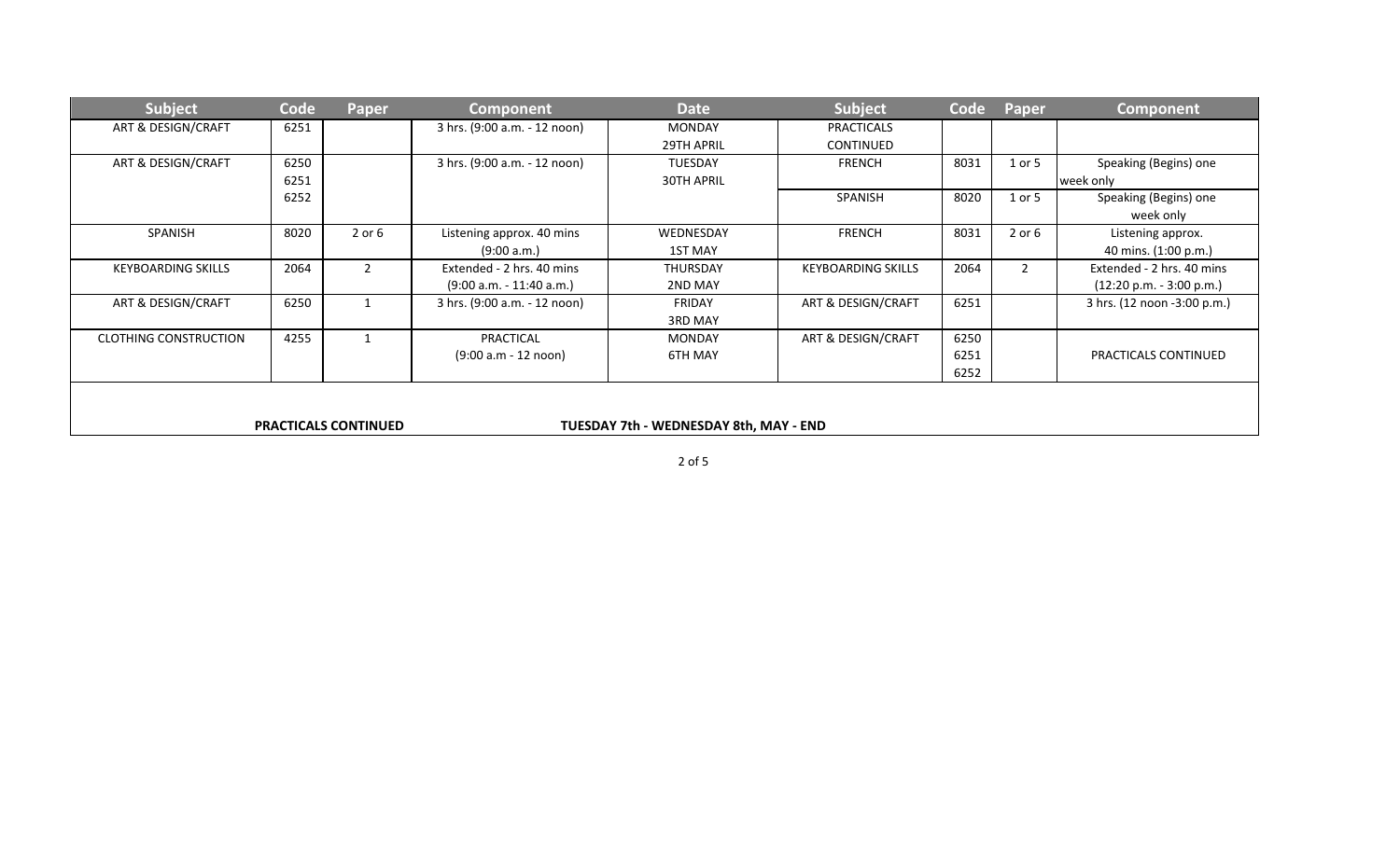| <b>Subject</b>                 | Code | <b>Paper</b>   | <b>Component</b>                       | <b>Date</b>     | Subject                     | Code | Paper          | <b>Component</b>                     |
|--------------------------------|------|----------------|----------------------------------------|-----------------|-----------------------------|------|----------------|--------------------------------------|
| <b>GRAPHICAL</b>               | 4015 | $\mathbf{1}$   | Basic Graphics - 3 hrs.                | <b>THURSDAY</b> | <b>AUTO</b>                 | 4136 | $\mathbf{1}$   | <b>Structured Answers - 2hrs.</b>    |
| <b>COMMUNICATION</b>           |      |                | (9:00 a.m. - 12 noon)                  | 9TH MAY         | <b>MECHANICS</b>            |      |                | 10 mins. (1:00 p.m. - 3:10 p.m.)     |
| <b>CARPENTRY &amp;</b>         | 4011 | $\mathbf{1}$   | Short Answers - 1 hr.                  | <b>FRIDAY</b>   | <b>FRENCH</b>               | 8031 | 3 or 7         | Reading - 1 hr. 15 mins.             |
| <b>JOINERY</b>                 |      |                | $(9:00 a.m. - 10:00 a.m.)$             | 10TH MAY        |                             |      |                | $(12:30 p.m. - 1:45 p.m.)$           |
|                                |      |                |                                        |                 |                             |      |                |                                      |
| ELECTRICAL INSTALLATION        | 4130 | 1              | Short Answers - 1 hr                   |                 |                             |      | 4 or 8         | Writing - 1 hr.                      |
|                                |      |                | $(10:30 a.m. - 11:30 a.m.)$            |                 |                             |      |                | $(2:00 p.m. - 3:00 p.m.)$            |
|                                |      |                |                                        |                 |                             |      |                |                                      |
| <b>GRAPHICAL</b>               | 4015 | $\overline{2}$ | <b>Building / Engineering Graphics</b> | <b>MONDAY</b>   | <b>MUSIC</b>                | 7309 | $\mathbf{1}$   | Listening 2 hrs.                     |
| <b>COMMUNICATION</b>           |      |                | 3 hrs. (9:00 a.m. - 12 noon)           | 13TH MAY        |                             |      |                | $(1:00 p.m. - 3:00 p.m.)$            |
|                                |      |                |                                        |                 |                             |      |                | Musicianship                         |
| ELECTRICAL INSTALLATION        | 4130 | $\overline{2}$ | Structured Questions - 1 hr            | <b>TUESDAY</b>  | <b>FOOD &amp; NUTRITION</b> | 4320 | $\overline{2}$ | Theory - 2 hrs.                      |
|                                |      |                | 30 mins. (9:00 a.m. - 10:30 a.m.)      | 14TH MAY        |                             |      |                | $(1:00 p.m. - 3:00 p.m.)$            |
| <b>CARPENTRY &amp; JOINERY</b> | 4011 | $\overline{2}$ | Theory - 1 hr. 30 mins                 |                 |                             |      |                |                                      |
|                                |      |                | $(11:00 a.m. -12:30 p.m.)$             |                 |                             |      |                |                                      |
| <b>CLOTHING CONSTRUCTION</b>   | 4255 | $\overline{2}$ | Theory 2 hrs.                          | WEDNESDAY       | SPANISH                     | 8020 | 3 or 7         | Reading - 1 hr. 15 mins              |
|                                |      |                | $(9:00 a.m. - 11:00 a.m.)$             | <b>15TH MAY</b> |                             |      |                | (12 noon - 1:15 p.m.)                |
|                                |      |                |                                        |                 |                             |      |                |                                      |
|                                |      |                |                                        |                 |                             |      | 4 or 8         | Writing - 1 hr.                      |
|                                |      |                |                                        |                 |                             |      |                | $(1:30 p.m. - 2:30 p.m.)$            |
| <b>ENGLISH LANGUAGE</b>        | 1310 | 1              | Continuous Writing 1 hr.               | THURSDAY        | <b>RELIGIOUS STUDIES</b>    | 5121 | $\mathbf{1}$   | <b>Christian Belief and Practice</b> |
|                                |      |                | 10 mins. (9:00 a.m. -10:10 a.m.)       | 16TH MAY        |                             |      |                | 2 hrs. (1:00 p.m. - 3:00 p.m.)       |
| <b>BIOLOGY</b>                 | 3009 | $\mathbf{1}$   | Multiple Choice - 1 hr. 15 mins        | FRIDAY          | LITERATURE                  | 1215 | $\mathbf{1}$   | Lit Appreciatian & Prose 2 hrs.      |
|                                |      |                | $(9:00 a.m. - 10:15 a.m.)$             | 17TH MAY        |                             |      |                | 10 mins. (1:00 p.m. - 3:10 p.m.)     |
|                                |      |                |                                        |                 |                             |      |                |                                      |
|                                |      | $\overline{2}$ | Structured Answers 1 hr.               |                 |                             |      |                |                                      |
|                                |      |                | 30 mins. (10:30 a.m. -12 noon)         |                 |                             |      |                |                                      |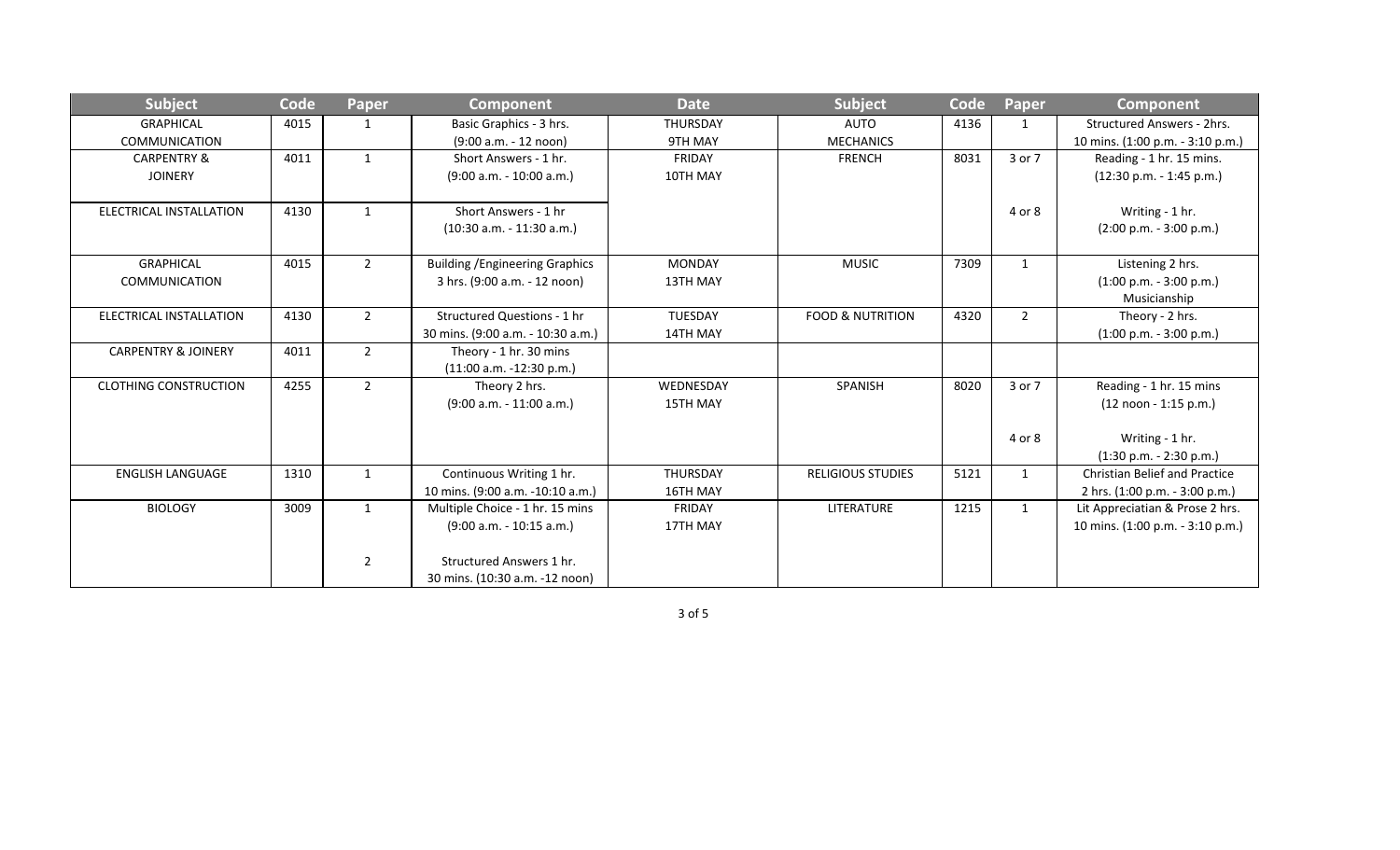| <b>Subject</b>          | Code | Paper          | <b>Component</b>                  | <b>Date</b>     | Subject                  | Code | Paper          | <b>Component</b>                        |
|-------------------------|------|----------------|-----------------------------------|-----------------|--------------------------|------|----------------|-----------------------------------------|
| <b>ENGLISH LANGUAGE</b> | 1310 | 3              | Written Comprehension - 2 hrs.    | <b>TUESDAY</b>  | <b>MATHEMATICS</b>       | 3815 |                | Core - 1 hr. 30 mins                    |
|                         |      |                | 10 mins (9:00 a.m. - 11:10 a.m.)  | 21ST MAY        |                          |      |                | $(1:00 p.m. -2:30 p.m.)$                |
| <b>MATHEMATICS</b>      | 3815 | $\overline{2}$ | Core - 2 hrs                      | WEDNESDAY       | <b>CHEMISTRY</b>         | 3051 | $\mathbf{1}$   | Multiple Choice - 1 hr. 15 mins.        |
|                         |      |                | $(9:00 a.m. -11:00 a.m.)$         | 22ND MAY        |                          |      |                | (12 noon - 1:15 p.m.)                   |
|                         |      |                |                                   |                 |                          |      |                |                                         |
|                         |      |                |                                   |                 |                          |      | $\overline{2}$ | Structured/Short Answers - 1 hr.        |
|                         |      |                |                                   |                 |                          |      |                | 30 mins (1:30 p.m. - 3:00 p.m.)         |
| LITERATURE              | 1215 | $\overline{2}$ | Drama/Poetry - 2 hrs. 10 mins     | <b>THURSDAY</b> | <b>BIOLOGY</b>           | 3009 | 3              | Extended - 1 hr. 30 mins                |
|                         |      |                | $(9:00 a.m. -11:10 a.m.)$         | 23RD MAY        |                          |      |                | $(12:30 p.m. - 2:00 p.m.)$              |
|                         |      |                |                                   |                 |                          |      |                |                                         |
|                         |      |                |                                   |                 |                          |      | 5              | Alternative to Coursework               |
|                         |      |                |                                   |                 |                          |      |                | 1 hr. (2:15 p.m. -3:15 p.m.)            |
| <b>ENGLISH LANGUAGE</b> | 1310 | 4              | <b>Extended Written</b>           | FRIDAY          | <b>BOOKKEEPING &amp;</b> | 2009 | $\mathbf{1}$   | Multiple Choice/Structured              |
|                         |      |                | Comprehension 2 hrs. 10 mins.     | 24TH MAY        | <b>ACCOUNTS</b>          |      |                | 2 hrs. (1:00 p.m. - 3:00 p.m.)          |
|                         |      |                | $(9:00 a.m. -11:10 a.m.)$         |                 |                          |      |                |                                         |
| <b>MATHEMATICS</b>      | 3815 | $\mathbf{3}$   | Extended - 2 hrs. 30 mins         | <b>MONDAY</b>   | <b>RELIGIOUS STUDIES</b> | 5121 | $\overline{2}$ | Christian Perspectives - 2 hrs          |
|                         |      |                | $(9:00 a.m. - 11:30 a.m.)$        | 27TH MAY        |                          |      |                | $(1:00 p.m. - 3:00 p.m.)$               |
| <b>GEOGRAPHY</b>        | 5109 | 1              | Multiple Choice 1 hr. 15 mins     | <b>TUESDAY</b>  | <b>ECONOMICS</b>         | 2030 | $\mathbf{1}$   | Multiple Choice/Short Answers           |
|                         |      |                | $(9:00 a.m. - 10:15 a.m.)$        | 28TH MAY        |                          |      |                | 2 hrs. (1:00 p.m. - 3:00 p.m.)          |
|                         |      |                |                                   |                 |                          |      |                |                                         |
|                         |      | 5              | Alternative to Coursework - 1 hr. |                 |                          |      |                |                                         |
|                         |      |                | 30 mins (10:30 a.m. - 12 noon)    |                 |                          |      |                |                                         |
| <b>HISTORY</b>          | 5101 | 1              | Bahamian/Caribbean - 2hrs.        | WEDNESDAY       | <b>COMBINED SCIENCE</b>  | 3102 | $\mathbf{1}$   | Multiple Choice - 1 hr. 15 mins.        |
|                         |      |                | $(9:00 a.m. - 11:00 a.m.).$       | 29TH MAY        |                          |      |                | $(12 \text{ noon} - 1:15 \text{ p.m.})$ |
|                         |      |                |                                   |                 |                          |      |                |                                         |
|                         |      |                |                                   |                 |                          |      | $\overline{2}$ | Structured/Short Answers - 1 hr         |
|                         |      |                |                                   |                 |                          |      |                | 30 mins. (1:30 p.m. - 3:00 p.m.)        |